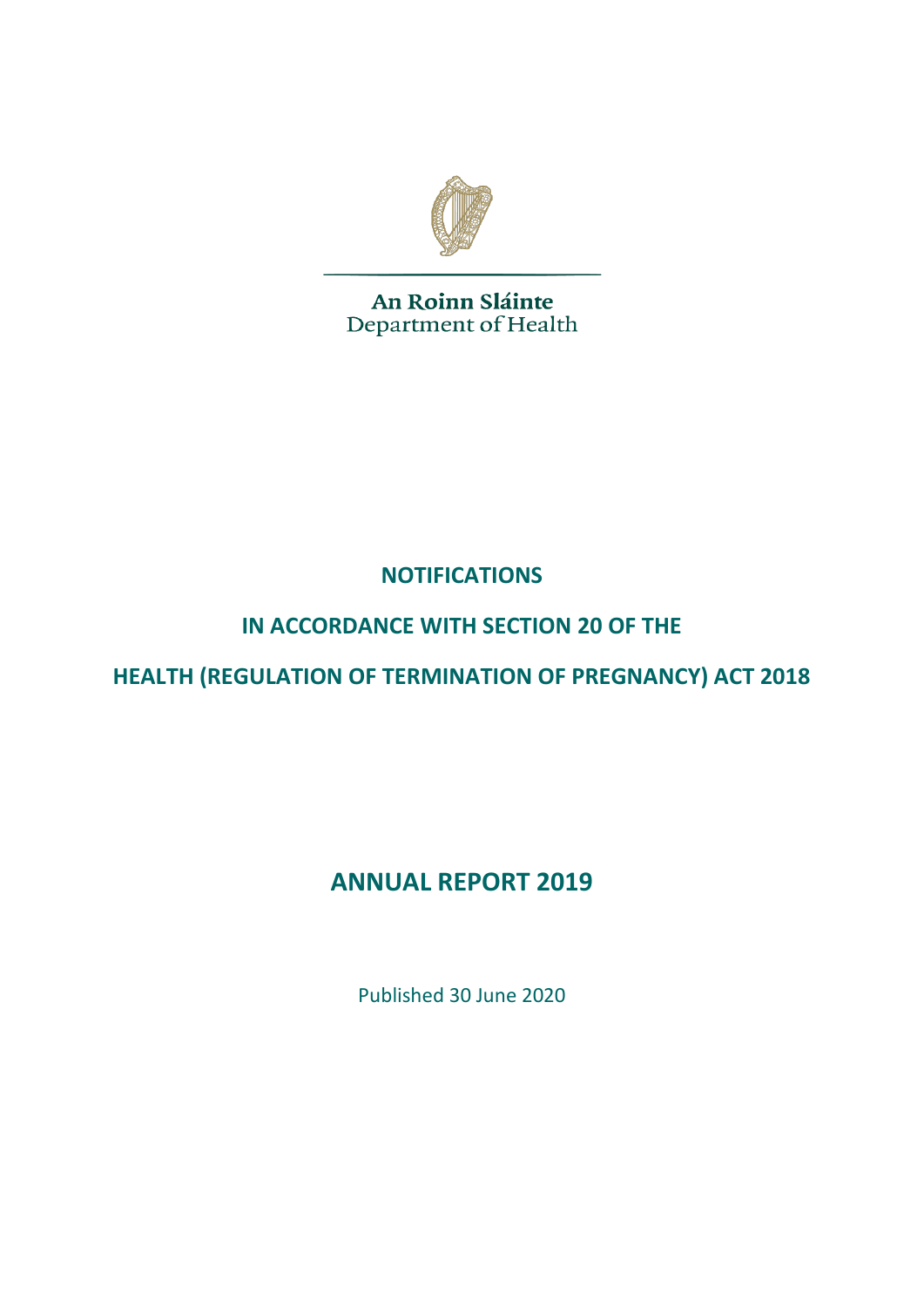#### **1. Introduction**

Until 2018, the Protection of Life During Pregnancy Act 2013 regulated access to lawful termination of pregnancy in Ireland. Under that legislation, a termination of pregnancy could only be carried out to avert a real and substantial risk to the life of the pregnant woman. Amending the legal position on abortion required a change to Article 40.3.3 of the Constitution.

Until 2018, Article 40.3.3 provided that: "*The State acknowledges the right to life of the unborn and with due regard to the equal right to life of the mother, guarantees in its laws to respect, and, as far as practicable, by its laws to defend and vindicate that right. This subsection shall not limit freedom to travel between the State and another state. This subsection shall not limit freedom to obtain or make available, in the State, subject to such conditions as may be laid down by law, information relating to services lawfully available in another state."*

On 25 May 2018, the Referendum on the Thirty-sixth Amendment of the Constitution Bill (concerning regulation of termination of pregnancy) was held. The referendum passed, with 66.4% in favour to 33.6% against.

Following the amendment to the Constitution, Article 40.3.3 now reads: *"Provision may be made by law for the regulation of termination of pregnancy."*

The Health (Regulation of Termination of Pregnancy) Act 2018 ("the Act of 2018") was passed by the Houses of the Oireachtas on 13 December 2018 and signed into law by the President on 20 December 2018. The new Act repealed the *Protection of Life During Pregnancy Act 2013* and the *Regulation of Information (Services Outside the State for Termination of Pregnancies) Act 1995.* 

The main purpose of the Act of 2018 is to set out the law governing access to termination of pregnancy in Ireland. It permits termination to be carried out in cases where there is a risk to the life, or of serious harm to the health, of the pregnant woman, including in an emergency; where there is a condition present which is likely to lead to the death of the foetus either before or within 28 days of birth; and without restriction up to 12 weeks of pregnancy.

The expanded service for termination of pregnancy under the Act of 2018 was introduced on 1 January 2019.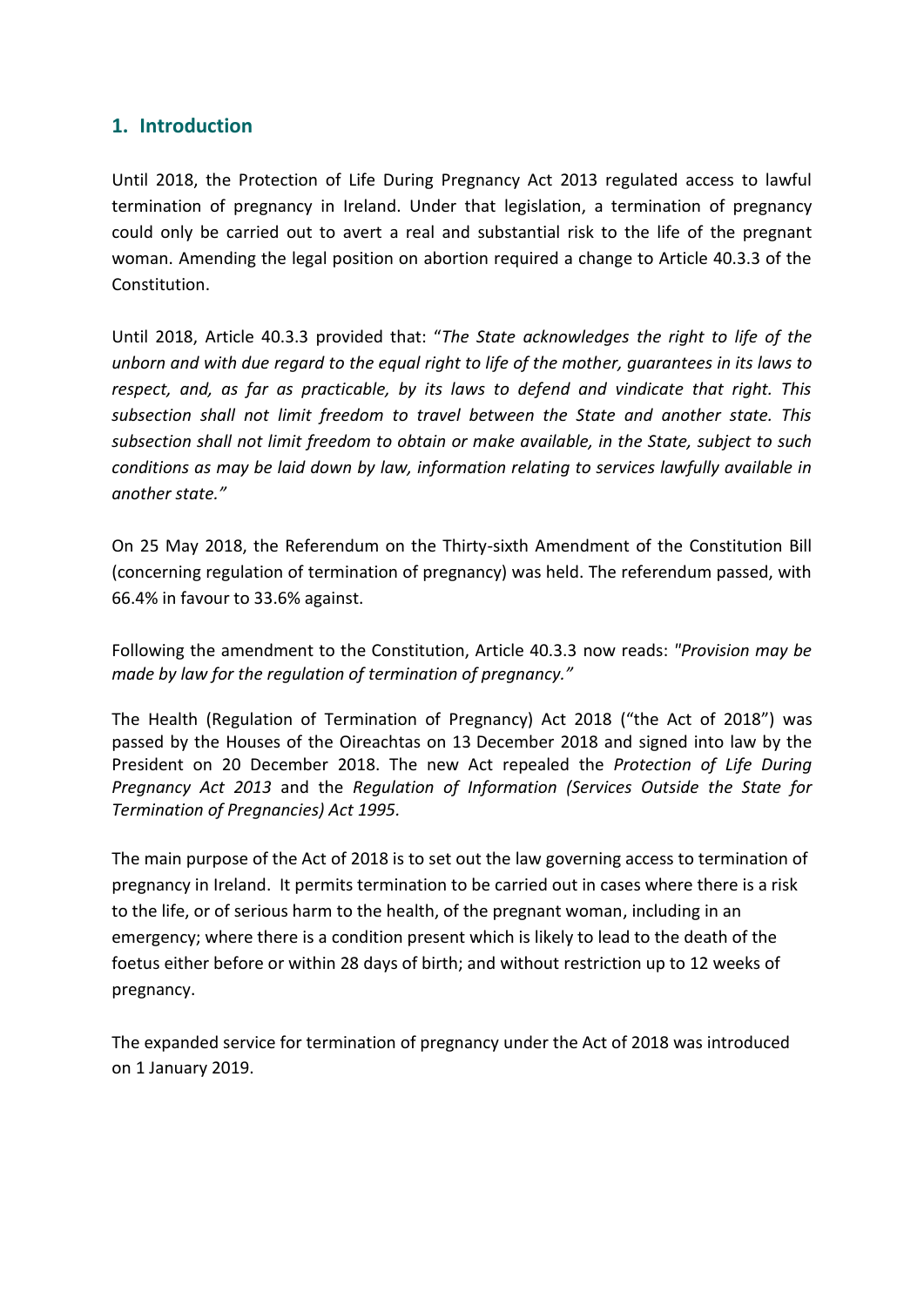#### **2. Notification**

Section 20 of the Act of 2018 provides for a notification system in relation to all terminations of pregnancy carried out under the legislation. Specifically, it requires that the Minister for Health be notified of each termination of pregnancy no later than 28 days after it has been carried out.

The notifications are recorded on the form entitled "Health (Regulation of Termination of Pregnancy) Act 2018 (Notifications) Regulations 2018" (Statutory Instrument No. 597 of 2018). The following information is included in the form:

- Medical Council registration number of the medical practitioner who carried out the termination of pregnancy;
- The section of the Act under which the termination was carried out, i.e., section 9, 10, 11 or 12;
- Medical Council registration number(s) of the medical practitioner(s) who made the certification concerned;
- The county of residence, or place of residence (where the woman resides outside of the State) of the woman concerned;
- The date on which the termination of pregnancy was carried out.

No identifying information on the pregnant woman is included on the notification form.

Section 20 also requires the Minister to prepare a report on the notifications received during the immediately preceding year not later than 30 June in each year and to lay it before the Houses of the Oireachtas. The Minister must publish a copy of the annual report as soon as practicable after it has been laid before the Houses. No information that could lead to the identification of either the women or medical practitioners involved may be included in the report.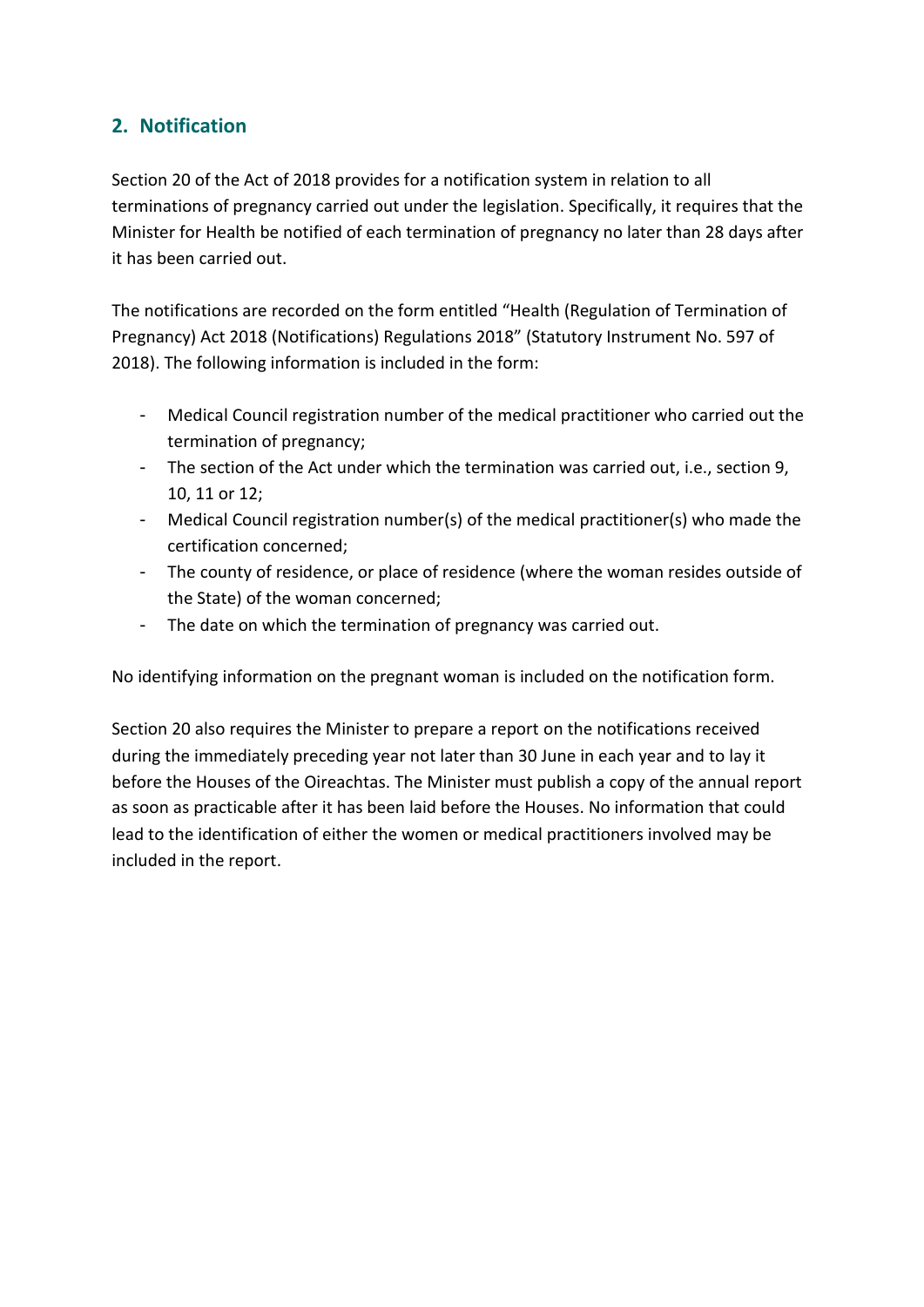### **3. Notifications of terminations of pregnancy carried out between 1st January 2019 and 31st December 2019**

Table 1 below sets out information received by the Minister on the number of terminations carried out under each relevant section of the legislation in 2019:

| <b>Section of the Act</b>                        | <b>Number of terminations notified</b> |
|--------------------------------------------------|----------------------------------------|
| 9 - Risk to life or health                       | 21                                     |
|                                                  |                                        |
| $10 -$ Risk to life or health in an emergency    | 3                                      |
| 11 - Condition likely to lead to death of foetus | 100                                    |
| 12 - Early pregnancy                             | 6542                                   |
|                                                  |                                        |
| Total                                            | 6666                                   |

*Table 1: Terminations of pregnancy by section of the Act*

Table 2 below sets out the number of terminations of pregnancy notified to the Minister by month in which the termination of pregnancy was carried out:

| <b>Month</b>     | <b>Number of terminations notified</b> |
|------------------|----------------------------------------|
| January          | 625                                    |
| February         | 490                                    |
| March            | 508                                    |
| April            | 538                                    |
| May              | 580                                    |
| June             | 533                                    |
| July             | 602                                    |
| August           | 530                                    |
| September        | 506                                    |
| October          | 545                                    |
| November         | 548                                    |
| December         | 592                                    |
| No date received | 69                                     |
|                  |                                        |
| <b>Total</b>     | 6666                                   |

*Table 2: Terminations of pregnancy by month*